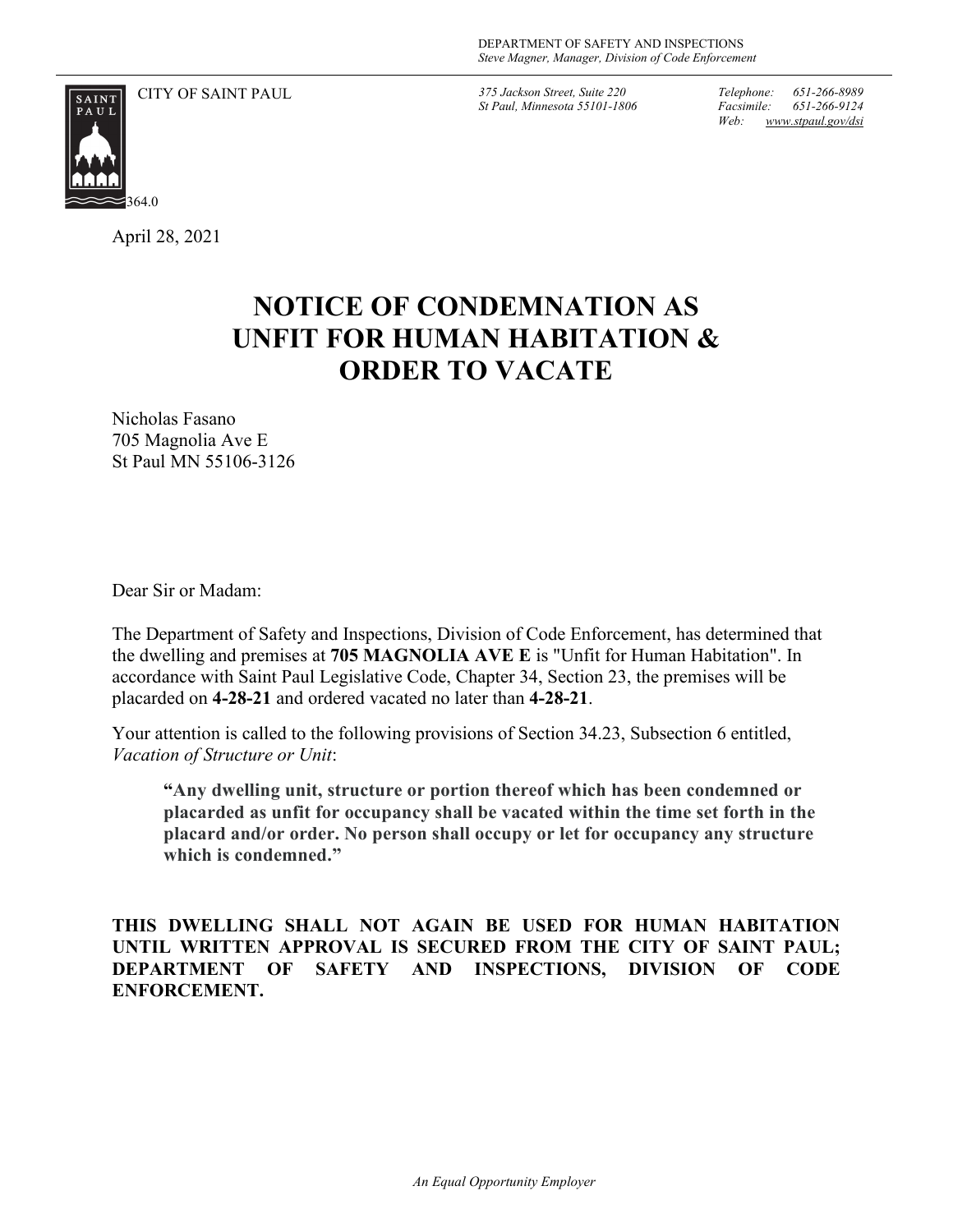**Principle Violations**: These deficiencies must be corrected before this condemnation and vacate order will be removed.

1.SPLC 34.23 **CONDEMNATION:** This occupancy is condemned as unsafe or dangerous. It constitutes a condition of material endangerment to occupants and emergency personnel. The interior of home has missing smoke and co detectors and the kitchen waste piping was removed. Inspector found feces and urine in the basement and possible sewer back up. There were very large holes in the foundation walls and possibly structurally unsound. The back porch post was not attached to the structure.

2.SPLC 34.15 **SMOKE DETECTOR:** The occupant of a dwelling unit must inform the owner of the dwelling unit of a nonfunctioning smoke detector within 24 hours of discovering that the smoke detector in the dwelling unit is not functioning. Smoke detector may not be tampered with or disabled at any time.

3.SPLC 34.15 **CARBON MONOXIDE ALARM:** Immediately provide and maintain an approved Carbon Monoxide Alarm in a location within ten (10) feet of each sleeping area. Installation shall be in accordance with manufacturer's instructions.

4.SPLC 33.03 **PLUMBING:** Repair or replace and maintain all parts of the plumbing system to an operational condition. Permits may be required. KITCHEN SINK WAS REMOVED.

5.SPLC 34.09 **LOCKS/DEADBOLT:** Lacking deadbolt door locks. Provide one-inch throw deadbolt locks for all entry doors to dwelling unit(s). BOTH ENTRY DOORS MISSING LOCKS

6.SPLC 34.12 **SUPPLIED EQUIPMENT:** Repair and maintain all required and supplied equipment in an operative and safe condition to properly and safely perform their intended function in accordance with the provisions of the applicable code.

7.SPLC 45.03 **ELECTRIC COVER PLATES:** Provide electrical cover plates to all outlets, switches and junction boxes where missing. LIGHT FIXTURES NEED REPAIR.

8.SPLC 34.10 **WALLS:** All walls must be maintained in a sound condition and in a professional state of maintenance and repair.

9.SPLC 34.09 **FOUNDATION:** Provide and maintain foundation elements to adequately support this building at all points. Repair deteriorated or defective foundation in a professional state of maintenance and repair. The foundation shall be free of holes, breaks, loose or rotting boards or timbers and any other conditions which might admit dampness to the interior portions of the wall or to the interior spaces of structures. Permit may be required. LARGE HOLES IN BASEMENT FOUNDATION WALLS.